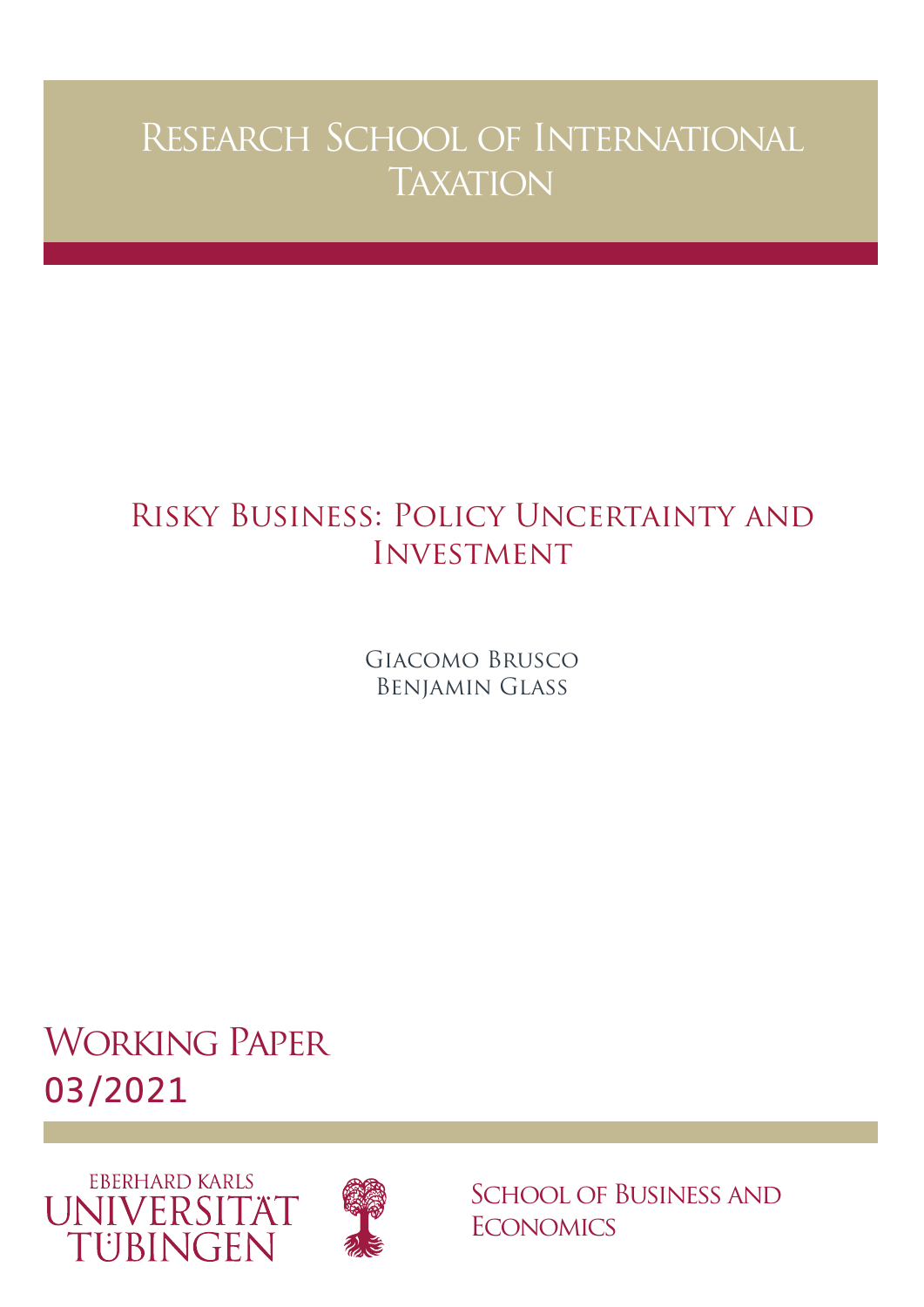### Risky Business: Policy Uncertainty and Investment

Giacomo Brusco<sup>∗</sup> Benjamin Glass†‡

July 22, 2021

#### **Abstract**

We generalize previous results on the effect of non-linear taxation on investment, showing that investment decisions are distorted when tax rates are correlated with marginal productivity. We demonstrate this result in a simple theoretical framework, which can also explain some well known results on the effects of tax progressivity and tax asymmetry on investment. Time-series estimates for the post-WW2 era suggest a negative correlation between effective tax rates and total factor productivity in the U.S., yielding an effect on firm investment equivalent to an investment subsidy of around 1 percent.

<sup>\*</sup>Department of Economics, University of Tübingen

<sup>†</sup>U.S. Department of the Treasury

<sup>‡</sup>Any views represented herein are those of the authors alone and do not necessarily represent the views of the Department of the Treasury. We are thankful for the invaluable advice of Gerald Auten, Kristoffer Berg, William Boning, John Bound, Lucas Goodman, James R. Hines, Owen Nie, Paolo Piacquadio, Joel Slemrod, Tejaswi Velayudhan, the participants of the Public Finance seminars at University of Michigan, and attendants of the fifth Mannheim Tax Conference and of the 2020 Office of Tax Analysis Research Conference. Giacomo Brusco thankfully acknowledges financial support from the E. Han Kim fellowship. This project has received funding from the European Research Council (ERC) under the European Union's Horizon 2020 research and innovation program (grant agreement No. 804104).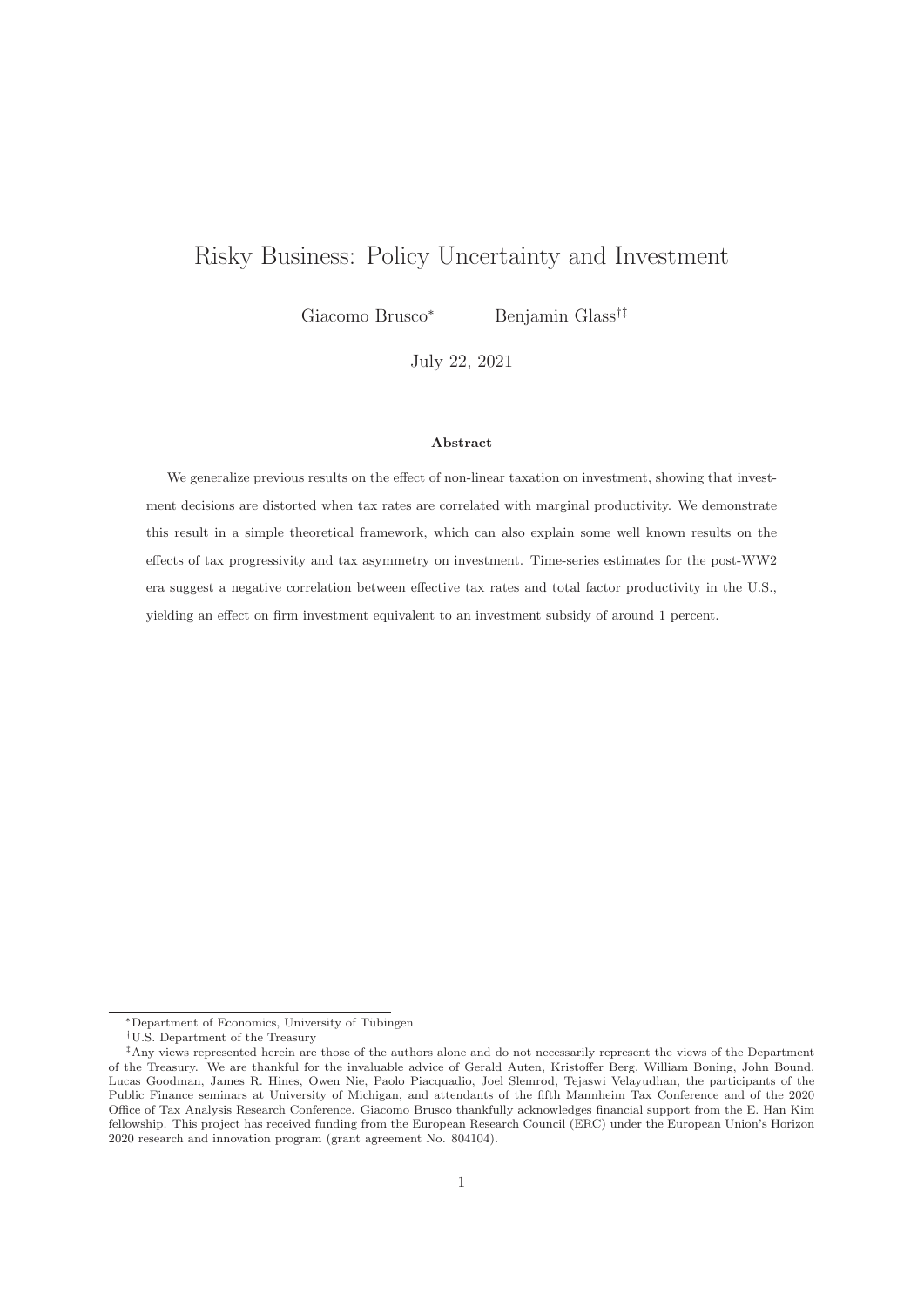#### **1 Introduction**

We develop a simple yet general framework that can explain several empirically documented effects of non-linear tax policies on investment, as well as shed light on some previously unexplored effects of policy uncertainty. We highlight the impact of uncertainty on investment and provide an empirical estimate of this impact. We find that the negative correlation between productivity shocks and tax burden provides a stimulus to investment equivalent to a subsidy of around 1%.

To fix ideas, let us start with a very simple model. Suppose that a firm aiming to maximize expected after-tax profits must pick how much to invest,  $x \geq 0$ , while it faces an uncertain productivity shock  $\epsilon$  and an uncertain tax rate on its profits,  $\tau$ .

$$
\max_{x\geq 0} \mathbb{E}\Big[(1-\tau)(\epsilon f(x)-x)\Big],
$$

where the production function  $f(\cdot)$  satisfies  $f''(\cdot) < 0 < f'(\cdot)$ . The optimal choice for the firm,  $x^*$ , will satisfy:

$$
f'(x^*) = \frac{1 - \bar{\tau}}{(1 - \bar{\tau})\bar{\epsilon} - Cov(\epsilon, \tau)},
$$
\n(1)

where  $\bar{\epsilon}$  and  $\bar{\tau}$  indicate  $\mathbb{E}[\epsilon]$  and  $\mathbb{E}[\tau]$ , respectively. There are three main takeaways from equation 1. First, if  $Cov(\epsilon, \tau) = 0$ , then the choice of the firm will be identical to the efficient choice it would have made in the absence of taxation, namely  $x_0$  satisfying  $f'(x_0) = 1/\bar{\epsilon}$ .

Second, if  $Cov(\epsilon, \tau) > 0$ , then  $x^* < x_0$ . A positive correlation between productivity and tax rate will dampen investment, for the simple reason that facing a higher marginal tax rate when profits are higher means facing a higher tax rate on average. One way in which this correlation can materialize is through progressivity in the tax system or tax law asymmetries. In their study of how proportional income taxation affected risk-taking, Domar and Musgrave (1944) were the first to notice that failing to rebate taxes on losses would make risky investments less attractive. Following literature has expanded this reasoning and documented its effects empirically. Gentry and Hubbard (2000), for example, showed that states with more progressive tax schedules induced slower entry into entrepreneurship. Their later work has shown that tax progressivity also dampens job turnover by making it less rewarding to invest time and effort looking for a new job (2004a), and has ambiguous effects on innovation (2004b). More work has documented the effects of tax law asymmetries – for example, how imperfections in the tax carryback and carryforward systems lead to an ultimately asymmetric treatment of profits and losses, thus dampening investment. See Auerbach (1986) and Altshuler and Auerbach (1990) for a discussion of the effects of tax asymmetries, and Devereux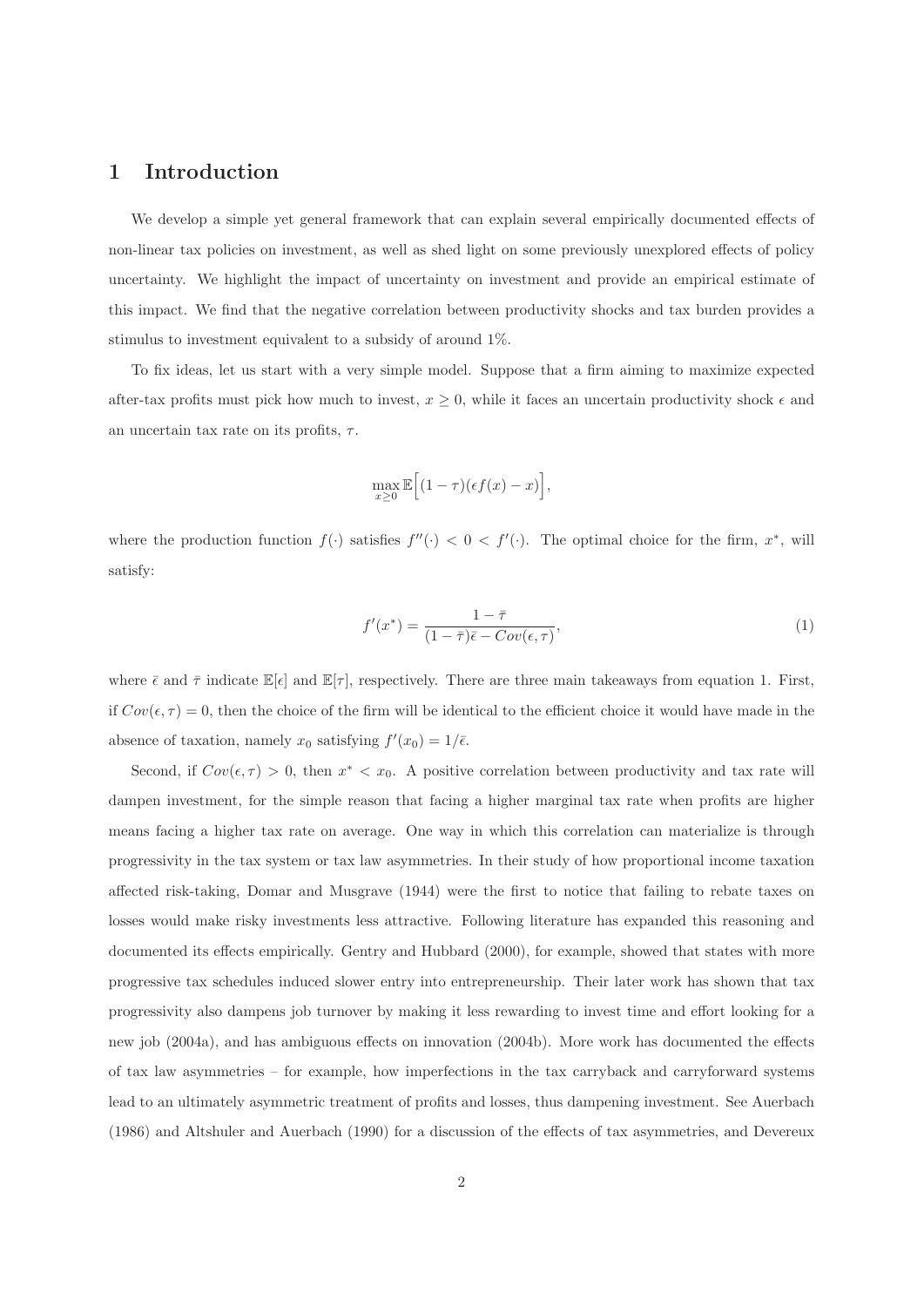et al. (1994), Edgerton (2010), and Goodman et al. (2021) for empirical evidence.

Third, if  $Cov(\epsilon, \tau) < 0$ , then  $x^* > x_0$ . A negative correlation between tax rates and productivity will yield a higher expected payoff of investment, thus incentivizing it. While concave tax schedules tend not to be the norm, the correlation between tax rates and productivity need not be driven by non-linear tax schedules. A negative correlation could be the result of economies of scale in tax planning, whereby bigger, more productive firms face lower effective tax rates. Alternatively, it could be the result of policy linked to business cycles, or of ways in which the political process correlates with economic fundamentals. Naturally, the correlation resulting from policy uncertainty of this nature is ambiguous.

Previous literature has looked at the effect of policy uncertainty on investment. However, this literature is focused on the fact that higher uncertainty increases the option value of postponing irreversible or partially irreversible decisions. This line of reasoning can be traced back to Pindyck (1988). Bloom (2009), Baker et al. (2016), Handley and Limão (2017), and Caggiano et al. (2017) provide recent examples having to do with uncertainty about government policy. Yet, the mechanism we are investigating is distinct from the mechanism studied previously in this literature. In our model, we specifically preclude this channel, showing that ours is a distinct mechanism for distorting investment.

The rest of the paper proceeds as follows. Section 2 presents a more general version of the model briefly presented here. The general model allows for an arbitrary tax schedule and deduction rate, but ultimately yields similar results to the intuition we already provided. We then move on in sections 3 and 4 to an illustrative empirical exercise, finding a negative intertemporal relationship between tax rates and total factor productivity over the post-war period in the U.S. Our estimates suggest an impact on investment equivalent to about a 1 percent investment subsidy. Section 5 concludes.

#### **2 Model**

Consider a firm making a decision regarding the amount to invest  $x$ , and reaping its benefits in the following period. As investment only occurs in the initial period, effects à la Pindyck (1988) are precluded. For notational simplicity, assume the firm values equally profits in either period.

The firm solves the problem of picking its investment level  $x$  to maximize its expected after-tax profits, which depend on a stochastic productivity realization  $\epsilon$ . Let  $f(x)$  denote the normalized production function, so that  $\epsilon f(x)$  represents revenue given investment x. The firm faces an uncertain tax  $T(\epsilon f(x), x, \epsilon)$  which is allowed to depend on total output  $\epsilon f(x)$ , input costs x, and the productivity realization itself,  $\epsilon$ . We pick this representation to emphasize that the tax schedule might depend on a stochastic variable, meaning that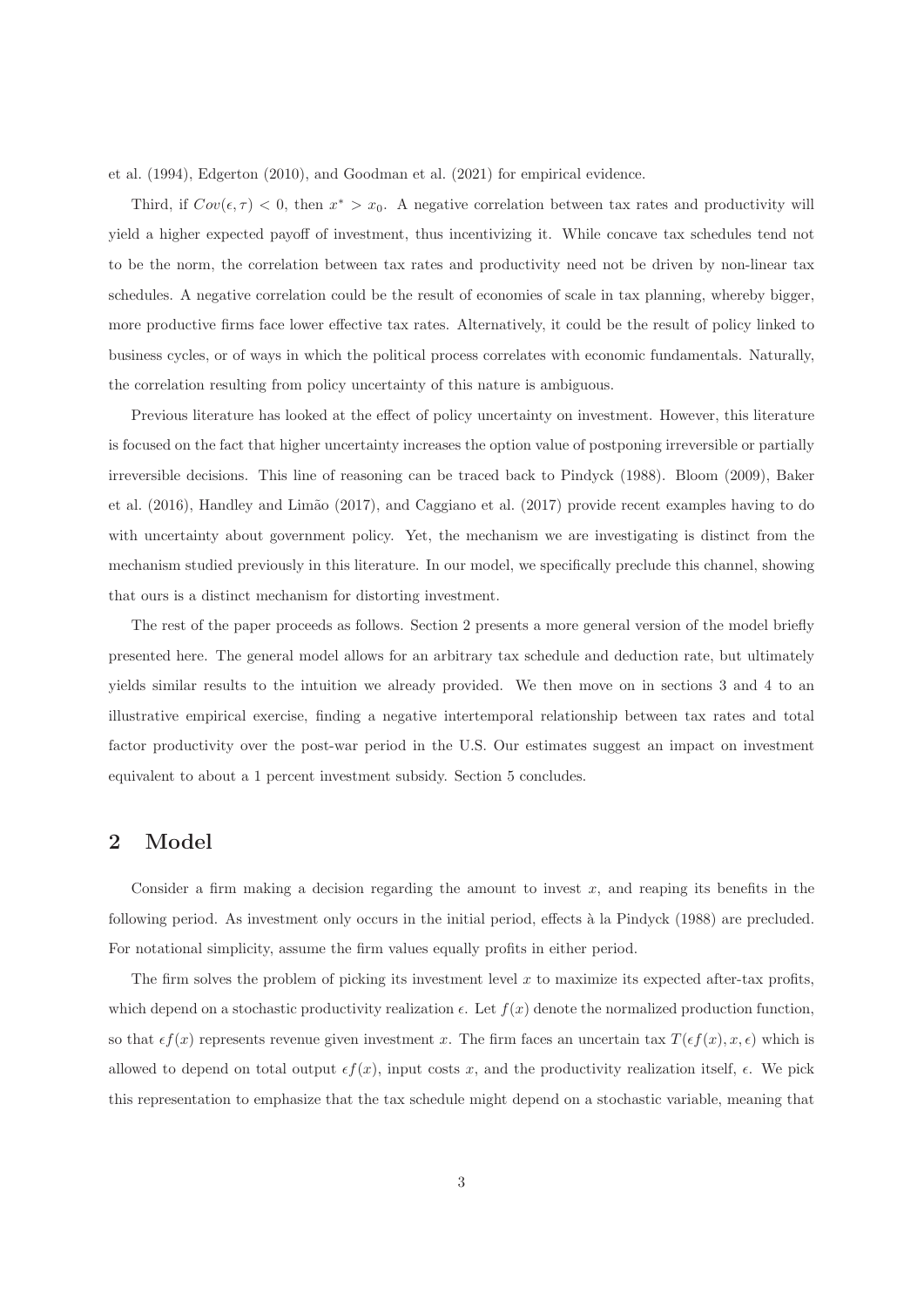it might itself be random.

$$
\max_{x\geq 0} \mathbb{E}[\epsilon f(x) - x - T(\epsilon f(x), x, \epsilon))].
$$
\n(2)

While we nominally describe  $\epsilon$  as a productivity term, it also incorporates the output price. Similarly, as in Rodrik (1991), one can effectively think of "tax collected" as any policy provision that reduces (or enhances) the profitability of investment, as long as government policy depends in any way on an (uncertain) final output.<sup>1</sup>

Assuming f is differentiable, increasing, and strictly concave, the interior solution for investment will satisfy:

$$
f'(x^*) = \left(\frac{1 + \bar{T}_2(x^*)}{\bar{\epsilon}(1 - \bar{T}_1(x^*)) - C(x^*)}\right),\tag{3}
$$

where:

$$
\overline{T}_1(x) = \mathbb{E}[T_1(\epsilon f(x), x, \epsilon)];
$$
\n
$$
\overline{\epsilon} = \mathbb{E}[\epsilon];
$$
\n
$$
\overline{T}_2(x) = \mathbb{E}[T_2(\epsilon f(x), x, \epsilon)];
$$
\n
$$
C(x) = Cov(T_1(\epsilon f(x), x, \epsilon), \epsilon).
$$

Here  $T_1$  refers to the derivative of  $T(\cdot)$  with respect to its first argument, and similarly for  $T_2$ . It follows that  $\bar{T}_1$  is the marginal tax rate that the firm expects to face on its revenue, while  $-\bar{T}_2$  is the rate at which it expects to deduct input costs, given investment x.  $C(x)$  is the covariance between the marginal tax rate on revenue and productivity.

Equation 3 reveals the main takeaways of this paper. Note that the covariance term  $C(x)$  can be positive, thus deterring investment, or negative, thus encouraging it. When  $C(x) \equiv 0$ , we have the standard result that allowing firms to fully deduct their input costs induces the choice of investment that would be optimal in the absence of taxation. Indeed, in our setting this need only be true in expectation:  $\bar{T}_1(x) = -\bar{T}_2(x)$ .

Even in a world where there is no uncertainty in the tax schedule and where firms are allowed to fully expense their inputs, a non-zero covariance between productivity and marginal tax rates can be induced depending on the concavity of the tax schedule. Equation 3 implies that a progressive corporate  $\text{tax}^2$  will disincentivize investment, even if firms can perfectly deduct costs. This applied historically to corporate taxation in the U.S., and still applies for European countries such as France and the Netherlands. Naturally, one could design a concave tax schedule, which would result in the opposite effect of overencouraging input

use.

<sup>&</sup>lt;sup>1</sup>For example, this might be the case for environmental or labor regulations that only apply to large firms.

<sup>2</sup>I.e. a convex tax schedule, generating positive covariance between productivity and the marginal tax rate.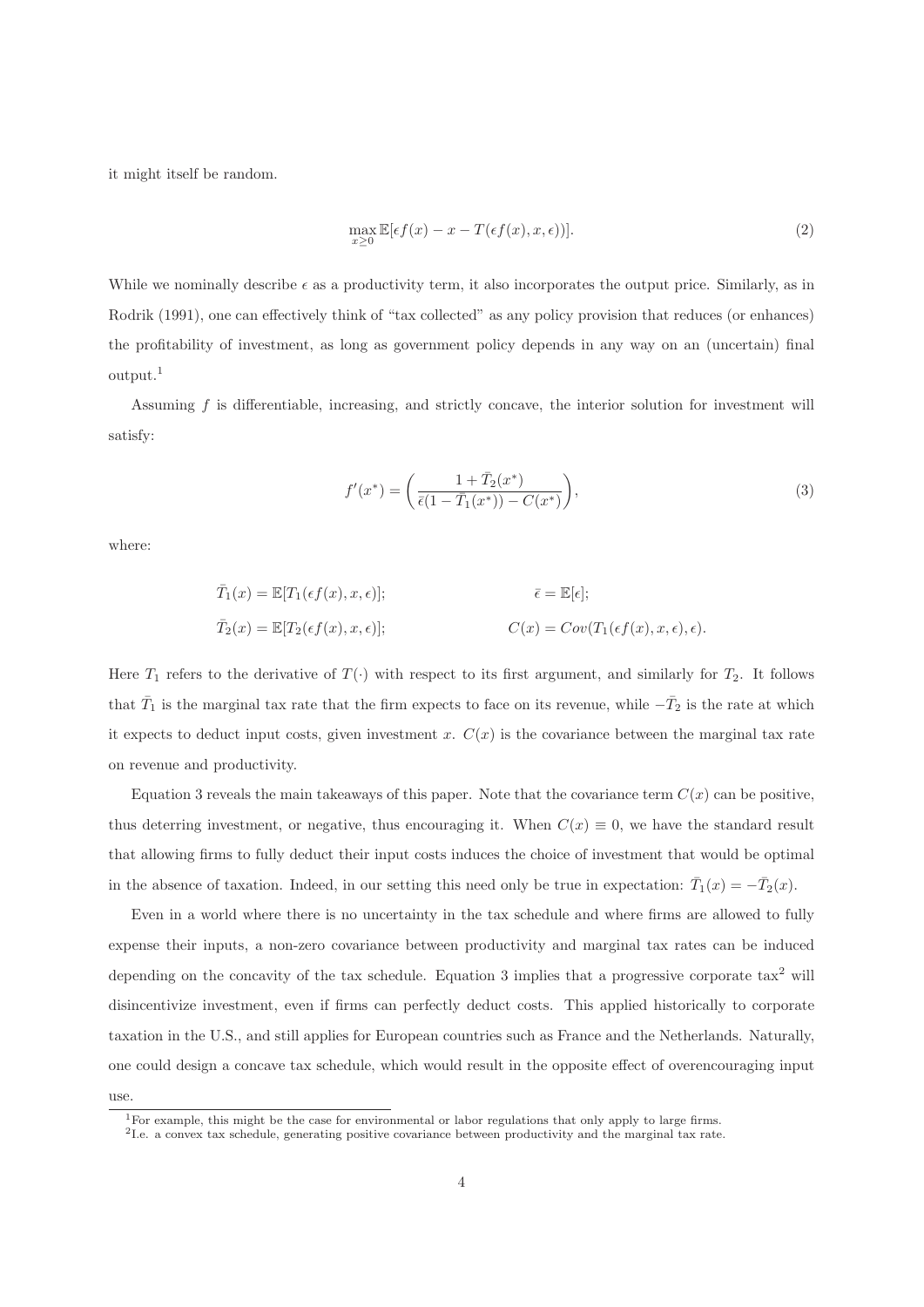Additionally, equation 3 tells us that investment can be encouraged or discouraged if tax policy is uncertain. As we saw in equation 1, a positive correlation will dampen investment, while a negative one will incentivize it. This effect is due to the simple fact that a firm's expected after-tax return on investment will be lower if it gets taxed more in states of the world where the investment is more productive, and vice versa. Further, for a given correlation, greater uncertainty about  $\tau$  will magnify this effect.

#### **3 Data and Methodology**

In order to get a sense for how large the effect of this covariance might be, we require measures of productivity and tax rates. We gathered data on total factor productivity (TFP) percent changes, here expressed in levels, from the non-utilization-adjusted series produced by the San Francisco Federal Reserve from 1947 to 2019.<sup>3</sup> While aggregate data cannot differentiate between unexpected shocks to firm productivity and other shocks in profits, driven e.g. by changes in market power or changes in demand, the  $\epsilon$  variable in equation 2 represents all shocks to the marginal value product of a firm.

Using statutory rates as measures of  $\tau$  misses how effective tax rates change with details of the tax code, as well as the tax implications of changing firm structures and economic activities. Using effective tax rates (ETRs) as calculated by firms could give us the opposite problem, as firms may report ETRs greater than 100% or less than zero. Therefore, we elected to proxy effective tax rates via federal tax receipts. We gathered information on tax receipts as a percentage of U.S. GDP from the Bureau of Economic Analysis.<sup>4</sup> We aggregate all variables at the annual level to control for seasonal effects.

We are interested in the joint distribution of  $(\tau, \epsilon)$  given what an agent in period t knows from all past data. To that end, and to account for potential cointegration, we consider the vector error correction model (VECM), following Johansen  $(1995):$ <sup>5</sup>

$$
\begin{bmatrix} \Delta \tau_t \\ \Delta \epsilon_t \end{bmatrix} = \mathbf{v} + \mathbf{\Pi} \begin{bmatrix} \tau_{t-1} \\ \epsilon_{t-1} \end{bmatrix} + \mathbf{\Gamma} \begin{bmatrix} \Delta \tau_{t-1} \\ \Delta \epsilon_{t-1} \end{bmatrix} + \delta t + \begin{bmatrix} \nu_{1t} \\ \nu_{2t} \end{bmatrix}
$$
(4)

The two-dimensional error vector  $\nu_t$  is drawn from a white noise process with mean zero. Equations 1 and 4 imply that the covariance  $\sigma_{12} \equiv Cov(\nu_{1t}, \nu_{2t})$  affects period  $t-1$  investment intended to obtain a

<sup>3</sup>We normalize TFP by setting the initial value to one.

<sup>&</sup>lt;sup>4</sup>While we cannot observe marginal tax rates, our results will hold to what degree marginal tax rates strictly increase with average tax rates.

 $5$ Here  $\Delta$  denote changes in values, so that we consider a VECM with two lags. The choice of two lags minimizes the Hannan–Quinn information, Schwarz Bayesian information, and sequential likelihood-ratio criteria. Using the multiple trace test procedure from Johansen (1995), we strongly reject the null of zero rank condition, and so assume that the matrix **Π** is of rank one.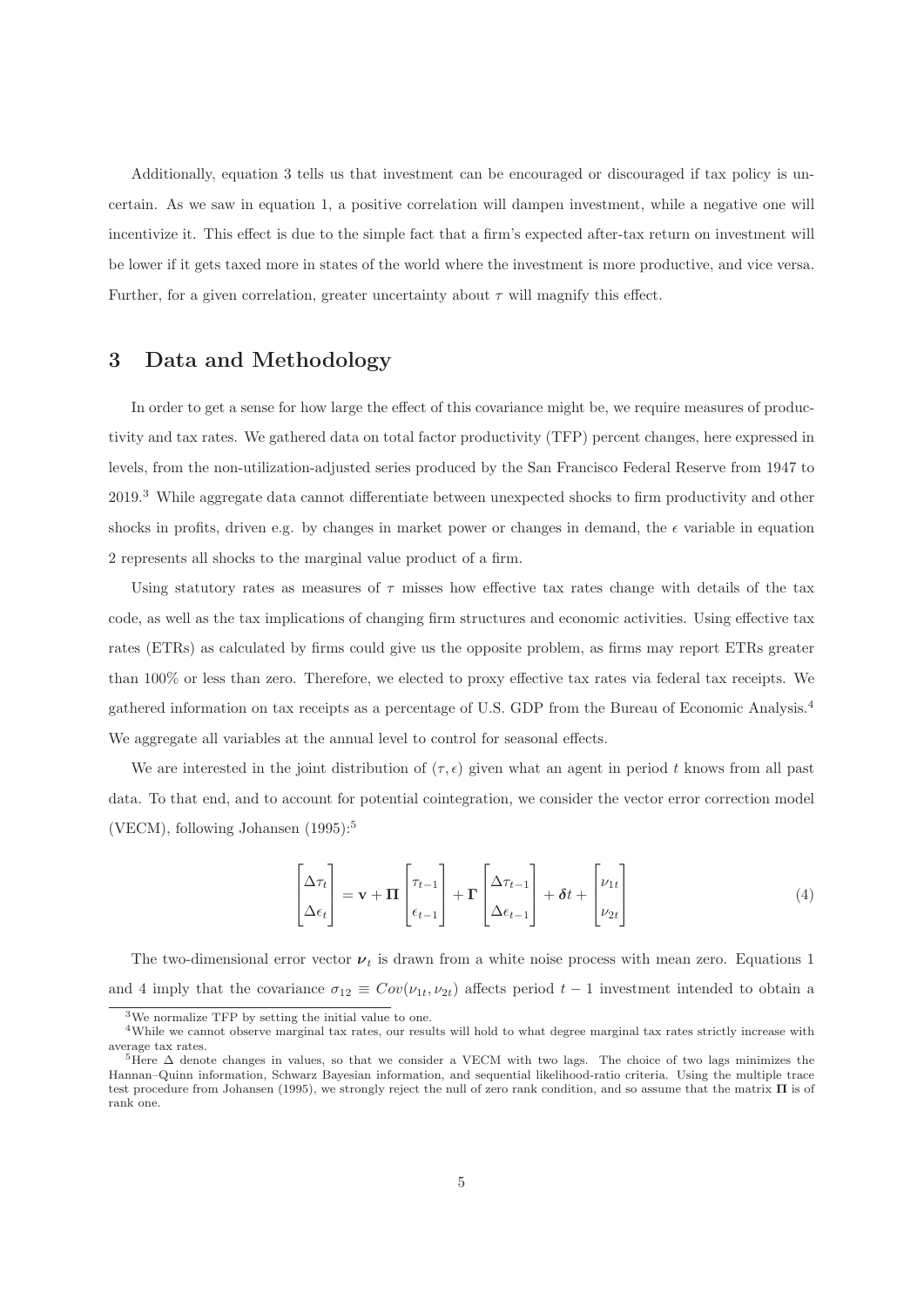return in period  $t$  equivalently to a tax on firm revenue of:<sup>6</sup>

$$
\frac{\sigma_{12}}{\mathbb{E}_t[\epsilon_t] \left(1 - \mathbb{E}_t[\tau_t]\right)}.
$$
\n
$$
(5)
$$

We can estimate the parameters of equation 4 as in Johansen (1995). We estimate  $\sigma_{12}$  by taking the average of the product of residuals:

$$
\widehat{\sigma_{12}} = \frac{\sum_{t=1}^{T} \hat{\nu_{1t}} \ \hat{\nu_{2t}}}{T} \tag{6}
$$

Under the null hypothesis that  $\sigma_{12} = 0$ , one can show that:<sup>7</sup>

$$
\sqrt{T} \frac{\widehat{\sigma}_{12}}{\sqrt{\frac{\sum_{t=1}^{T} \nu_{1t}^2 \nu_{2t}^2}{T} - \widehat{\sigma}_{12}^2}} \xrightarrow{d} N(0, 1) \tag{7}
$$

#### **4 Results**

Results are presented in table 1. Using reasoning as in equation 5, we can measure how this covariance distortion would affect investment relative to a tax or a subsidy with an arbitrary time-horizon. If we use a time horizon of one year, as in equation 5, we obtain that the distortion to firm investment is equivalent to an investment subsidy of around 0.9 percent. We repeat the process for up to a 20-year window, obtaining very similar results: the investment subsidy that would generate the same behavioral response varies between 0.88 and 1.02 percent.<sup>8</sup>

We can always reject the null hypothesis that the covariance is zero at  $10\%$  significance, and at  $5\%$ significance for the first eleven years of forecasts. It is important to note, however, that by looking at the aggregate covariance we are underestimating the effect this mechanism will have on some firms. After all, what firms care about is the covariance between *their* productivity and *their* effective tax rates. As we report aggregate results, we are bound to attenuate the most extremely positive covariances with the most extremely negative ones.

6Note that  $\mathbb{E}_{t-1}[\epsilon_t \tau_t] = \mathbb{E}_{t-1}[\epsilon_t] \mathbb{E}_{t-1}[\tau_t] + \sigma_{12}$ . Then we can re-write  $\mathbb{E}_{t-1}[(1-\tau_t)(\epsilon_t f(x) - x)] = (1 - \mathbb{E}_{t-1}[\tau_t]) \left(1 - \tau_t \right)$  $\frac{\sigma_{12}}{(1-\mathbb{E}_{t-1}[\tau_t])\mathbb{E}_{t-1}[\epsilon_t]}$  $\left[\mathbb{E}_{t-1}[\epsilon_t]f(x)-x\right].$ 

<sup>7</sup>This result requires that  $\mathbb{E}[\nu_{1t}^2 \nu_2^2]$ 

<sup>&</sup>lt;sup>8</sup>We get qualitatively similar results when fitting a vector autoregression model with effective tax rates and differences in total factor productivity.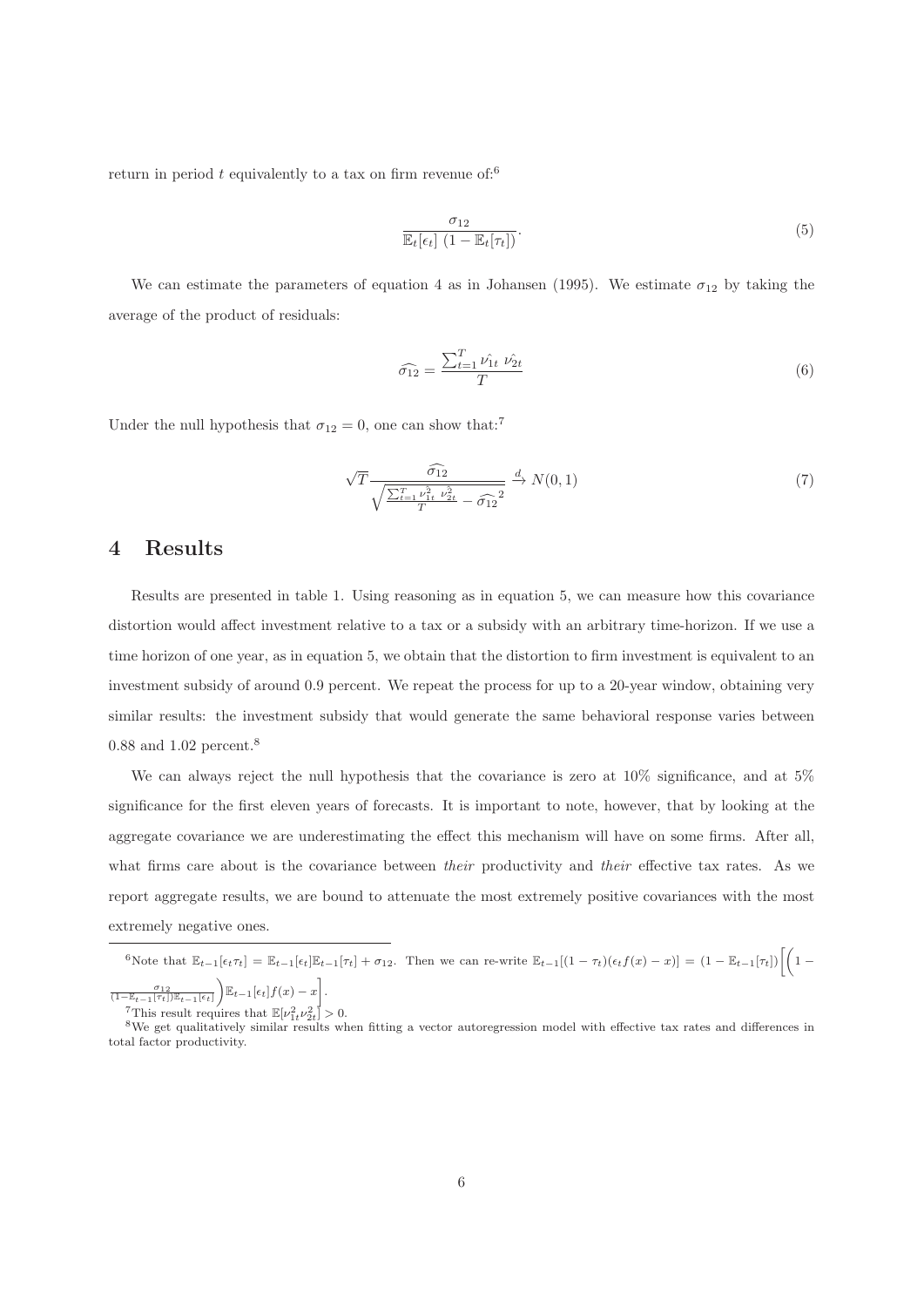| Years Forecast Ahead | $\hat{\sigma}_{12}$ | Equivalent Investment Subsidy |
|----------------------|---------------------|-------------------------------|
| 1                    | $-0.077**$          | $0.89\%$                      |
| $\overline{2}$       | $-0.088**$          | 1.02%                         |
| 3                    | $-0.077**$          | $0.89\%$                      |
| $\overline{4}$       | $-0.082**$          | $0.95\%$                      |
| 5                    | $-0.082**$          | 0.95%                         |
| 6                    | $-0.084**$          | $0.97\%$                      |
| 7                    | $-0.082**$          | $0.94\%$                      |
| 8                    | $-0.077**$          | $0.89\%$                      |
| 9                    | $-0.078**$          | $0.90\%$                      |
| 10                   | $-0.080**$          | $0.92\%$                      |
| 11                   | $-0.081**$          | $0.94\%$                      |
| 12                   | $-0.079*$           | $0.91\%$                      |
| 13                   | $-0.080*$           | $0.93\%$                      |
| 14                   | $-0.077^{\ast}$     | $0.89\%$                      |
| 15                   | $-0.079*$           | $0.91\%$                      |
| 16                   | $-0.081*$           | 0.93%                         |
| 17                   | $-0.076*$           | $0.88\%$                      |
| 18                   | $-0.077*$           | $0.89\%$                      |
| 19                   | $-0.079*$           | $0.91\%$                      |
| 20                   | $-0.080*$           | $0.93\%$                      |

**Table 1: Measures of Tax-Productivity Covariance**

Table 1: Results are the covariance between effective tax rates and TFP values in future years, given information available at the year of forecast. One star denotes statistical significance at the 10% level, while two stars denotes statistical significance at the 5% level. The equivalent investment subsidy is calculated from equation 4 using the average TFP and effective tax rate over the sample period.

### **5 Conclusion**

In our model, any non-zero correlation between marginal tax rates and the marginal product of a firm will result in a distortion to a firm's choice of investment. As we discussed in the introduction, this mechanism can explain phenomena documented both in the literature on the effects of progressive income taxation and the one on the effects of tax law asymmetries. Further, we note that if tax policy itself is uncertain and correlated with the outcome of the investment, either because of political mechanisms or because of explicit government policy in response to booms and recessions, this might encourage or discourage investment, depending on the sign of the correlation. For a given correlation, higher policy uncertainty will magnify this effect. For illustrative purposes, we use aggregate data from the post-WW2 period, and find a negative correlation between tax rates and productivity, which would generate a response similar to that of an investment subsidy of around 1 percent.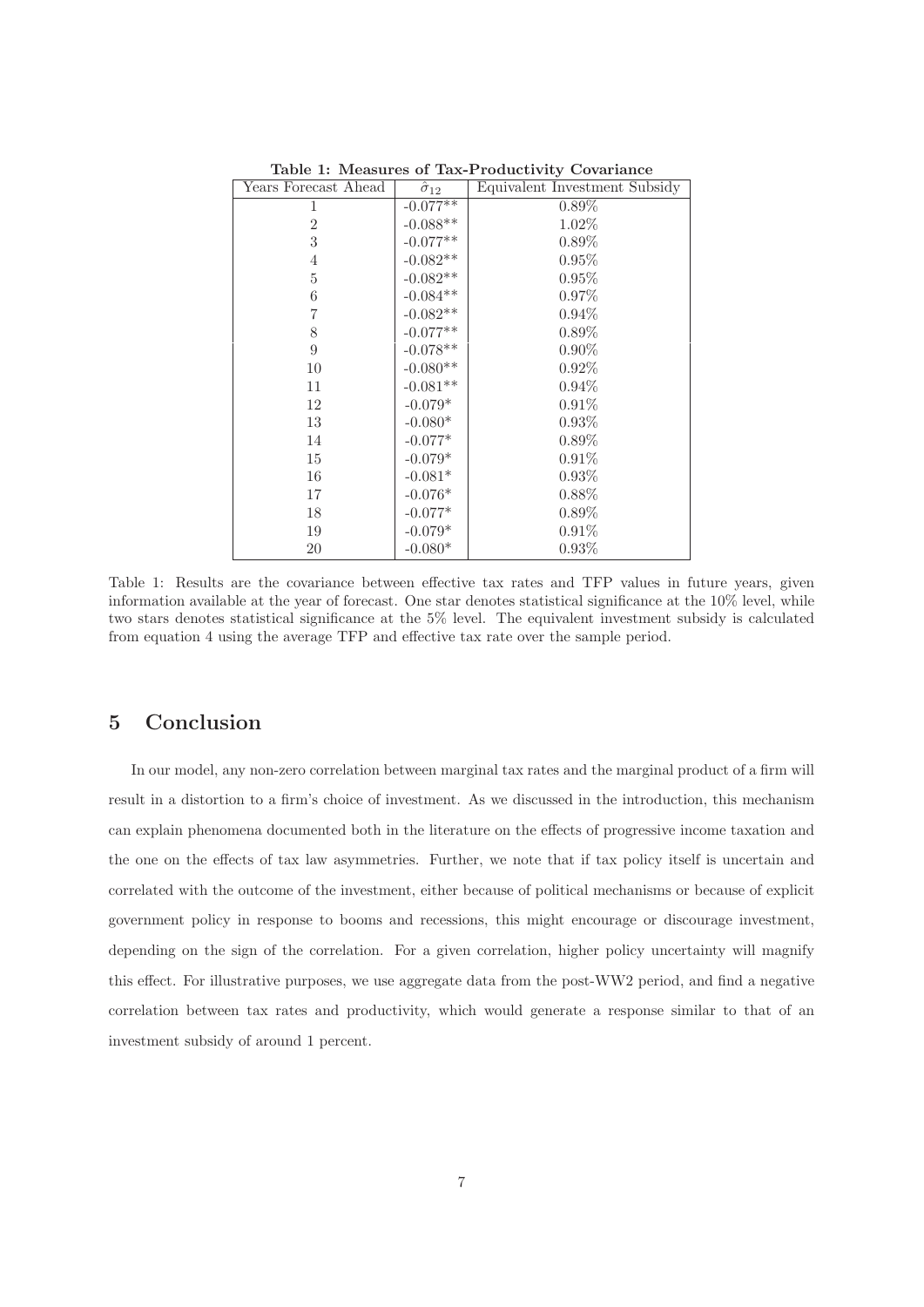#### **References**

- **Altshuler, Rosanne and Alan J. Auerbach**, "The significance of tax law asymmetries: an empirical investigation," The Quarterly Journal of Economics, 1990, 105 (1), 61–86.
- **Auerbach, Alan J.**, "The dynamic effects of tax law asymmetries," The Review of Economic Studies, 1986, 53 (2), 205–225.
- **Baker, Scott R., Nicholas Bloom, and Steven J. Davis**, "Measuring economic policy uncertainty," The Quarterly Journal of Economics, 2016, 131 (4), 1593–1636.
- **Bloom, Nicholas**, "The impact of uncertainty shocks," Econometrica, 2009, 77 (3), 623–685.
- **Caggiano, Giovanni, Efrem Castelnuovo, and Juan Manuel Figueres**, "Economic policy uncertainty and unemployment in the United States: a nonlinear approach," Economics Letters, 2017, 151, 31–34.
- **Devereux, Michael P., Michael Keen, and Fabio Schiantarelli**, "Corporation tax asymmetries and investment: evidence from UK panel data," Journal of Public Economics, 1994, 53 (3), 395–418.
- **Domar, Evsey and Richard Musgrave**, "Proportional income taxation and risk-taking," The Quarterly Journal of Economics, 1944, 58 (3), 388–422.
- **Edgerton, Jesse**, "Investment incentives and corporate tax asymmetries," Journal of Public Economics, 2010, 94 (11-12), 936–952.
- Gentry, William M and R Glenn Hubbard, "Tax policy and entrepreneurial entry," American Economic Review, 2000, 90 (2), 283–287.
- **and** , "The effects of progressive income taxation on job turnover," Journal of Public Economics, 2004, 88 (11), 2301–2322.
- **and** , ""Success Taxes," entrepreneurial entry, and innovation," NBER Working Paper No. 10551, 2004.
- **Goodman, Lucas, Elena Patel, and Molly Saunders-Scott**, "Dynamic patterns of loss use and effective tax rates: owners of S-corporations," SSRN Working Paper No. 3592884, 2021.
- **Handley, Kyle and Nuno Limão**, "Policy uncertainty, trade, and welfare: theory and evidence for China and the United States," American Economic Review, 2017, 107 (9), 2731–83.
- **Johansen, Søren**, Likelihood-based inference in cointegrated vector autoregressive models, Oxford University Press, 1995.